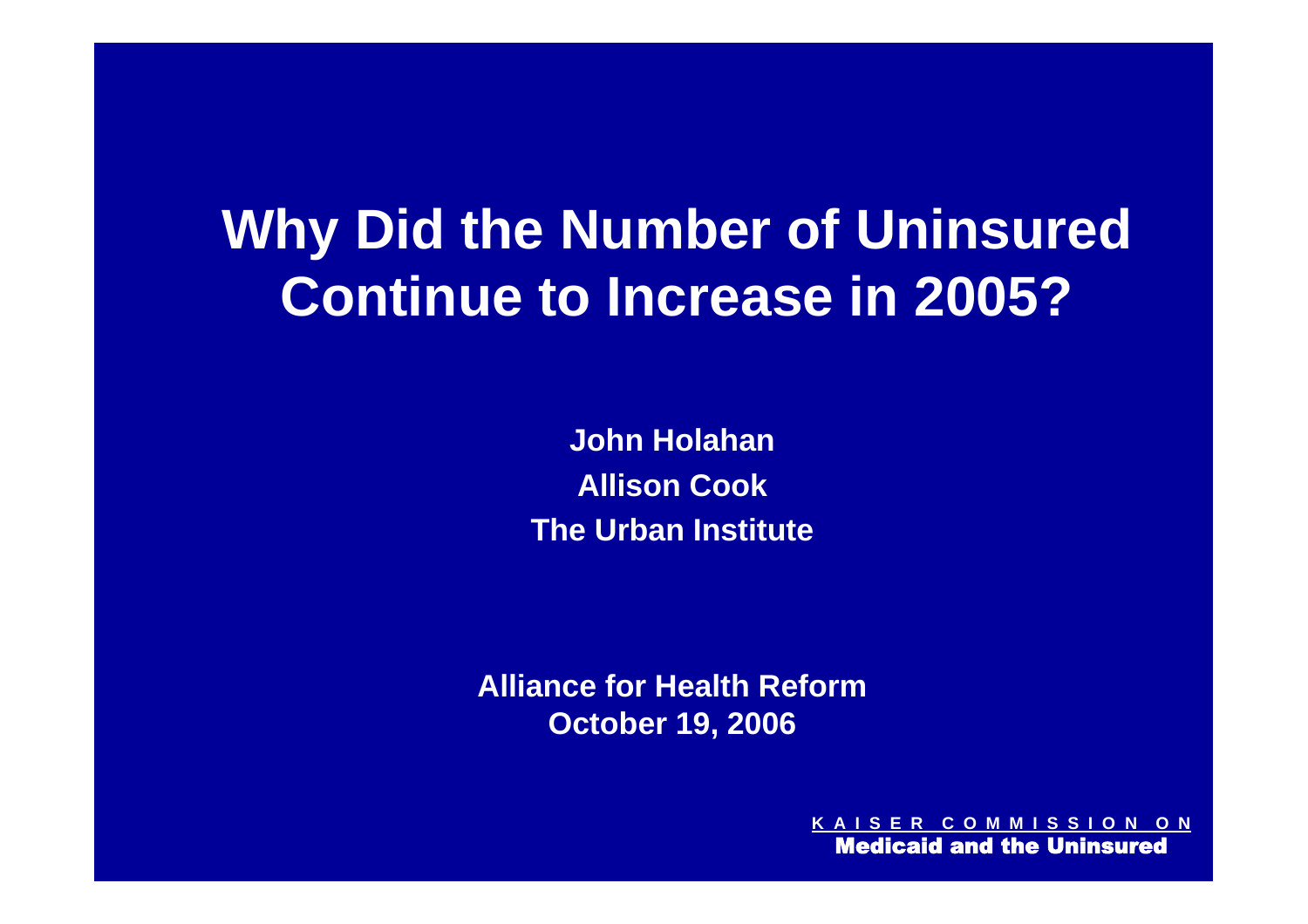# *Key Findings: 2004-2005*

- **The number of uninsured increased in 2005 by 1.3 million: 44.8 46.1 million**
	- **Adults accounted for 1.0 million of the increase**
	- **1.1 million were from low-income families (less than 200% FPL)**
- **The uninsured grew in 2005 primarily because of the continued decline in employer-sponsored insurance (ESI)**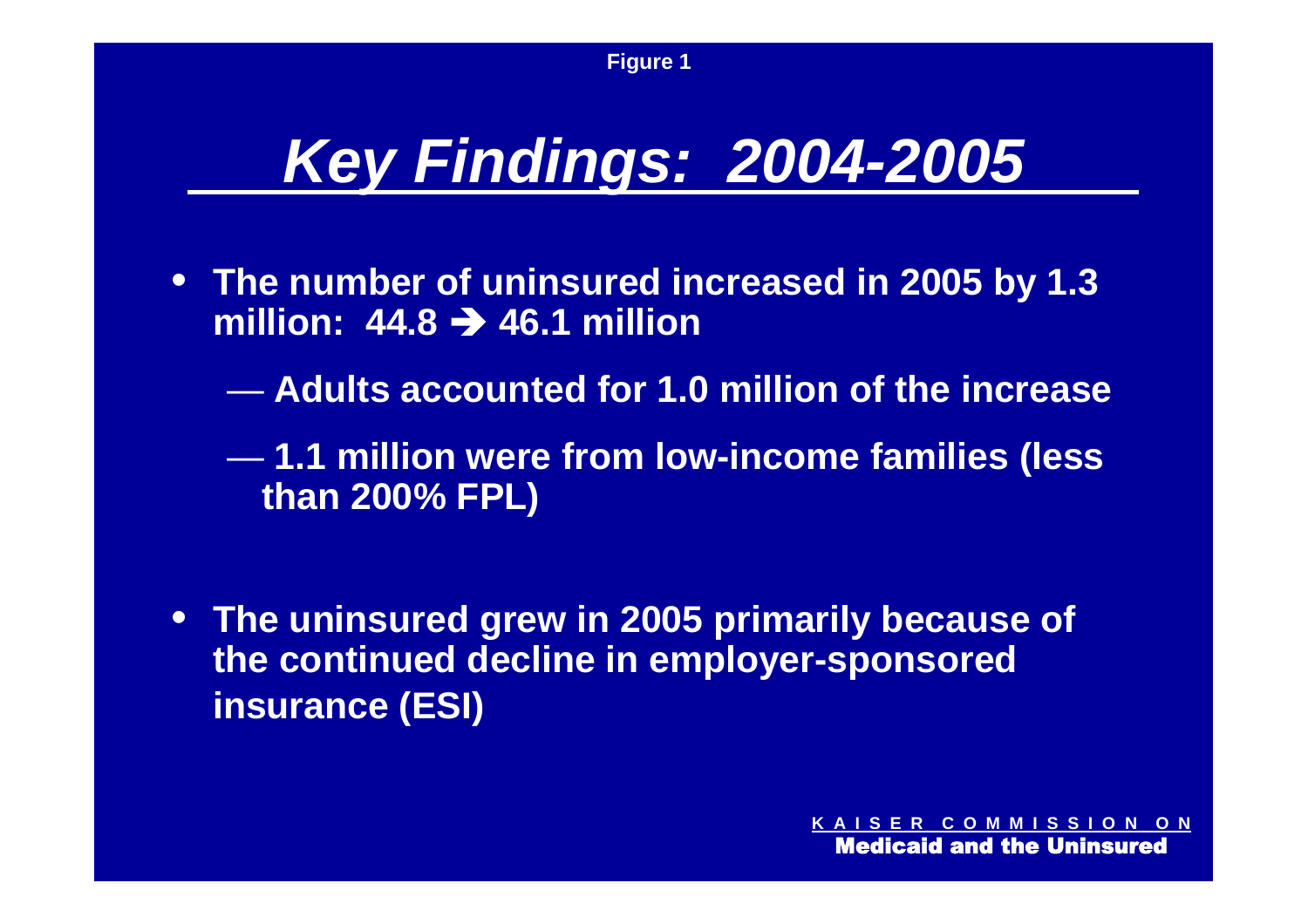## *Key Findings: 2004-2005 (cont.)*

- **Unlike previous years, there was no increase in Medicaid/SCHIP coverage to offset the ESI decline both the uninsured rate and the number of uninsured increased**
- **ESI decreases were greatest among children from low and middle-income families**
- **These changes created an increase of 300,000 uninsured children, reversing the small gain (400,000) in coverage among children between 2000 and 2004**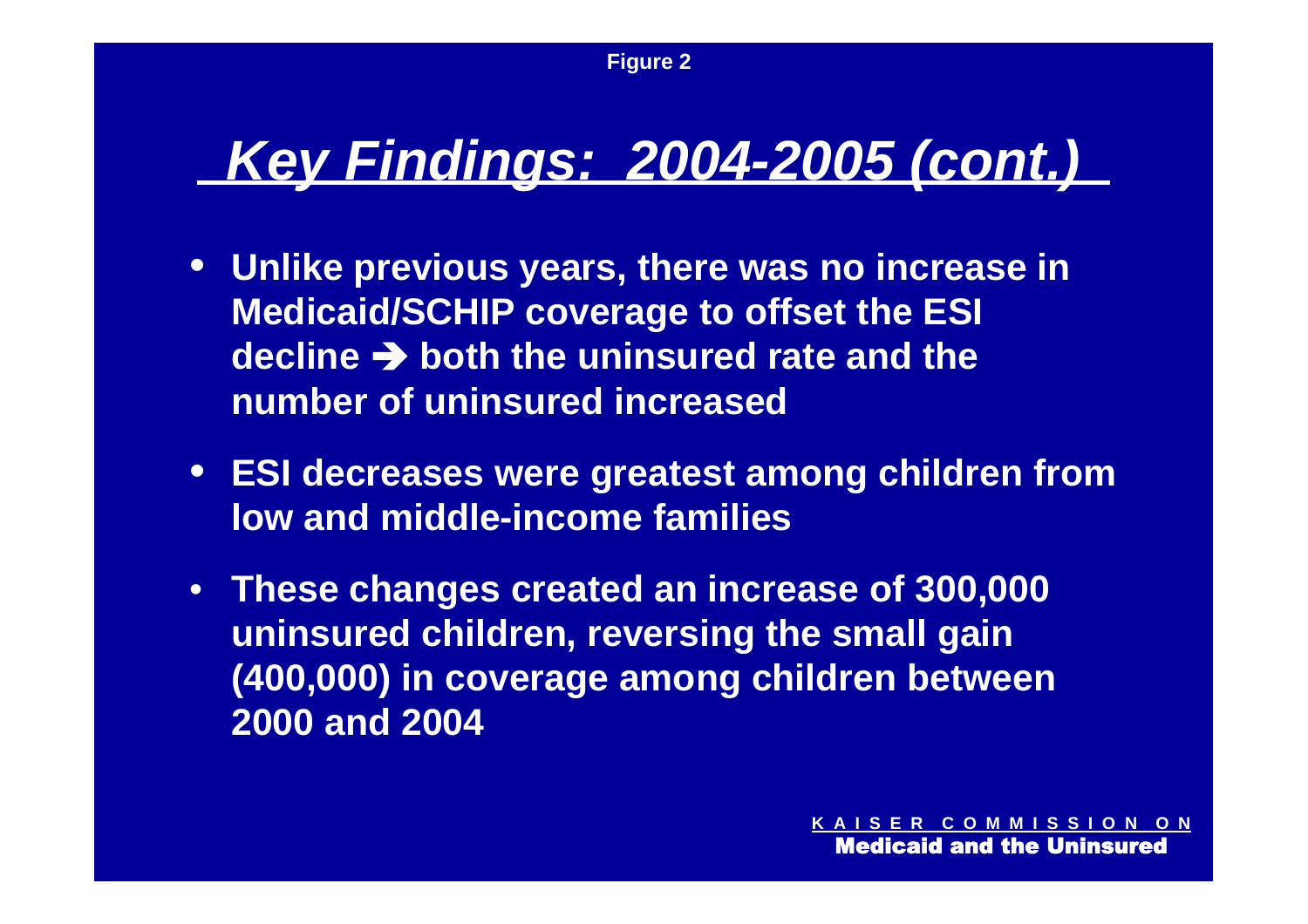**Figure 3**

**Economic Conditions Improved in 2003-2005 vs. 2000-2003: Changes in Family Work Status (in millions of people)**



**K A I S E R C O M M I S S I O N O N** Medicaid and the Uninsured

\* Statistically significant change (p<.10).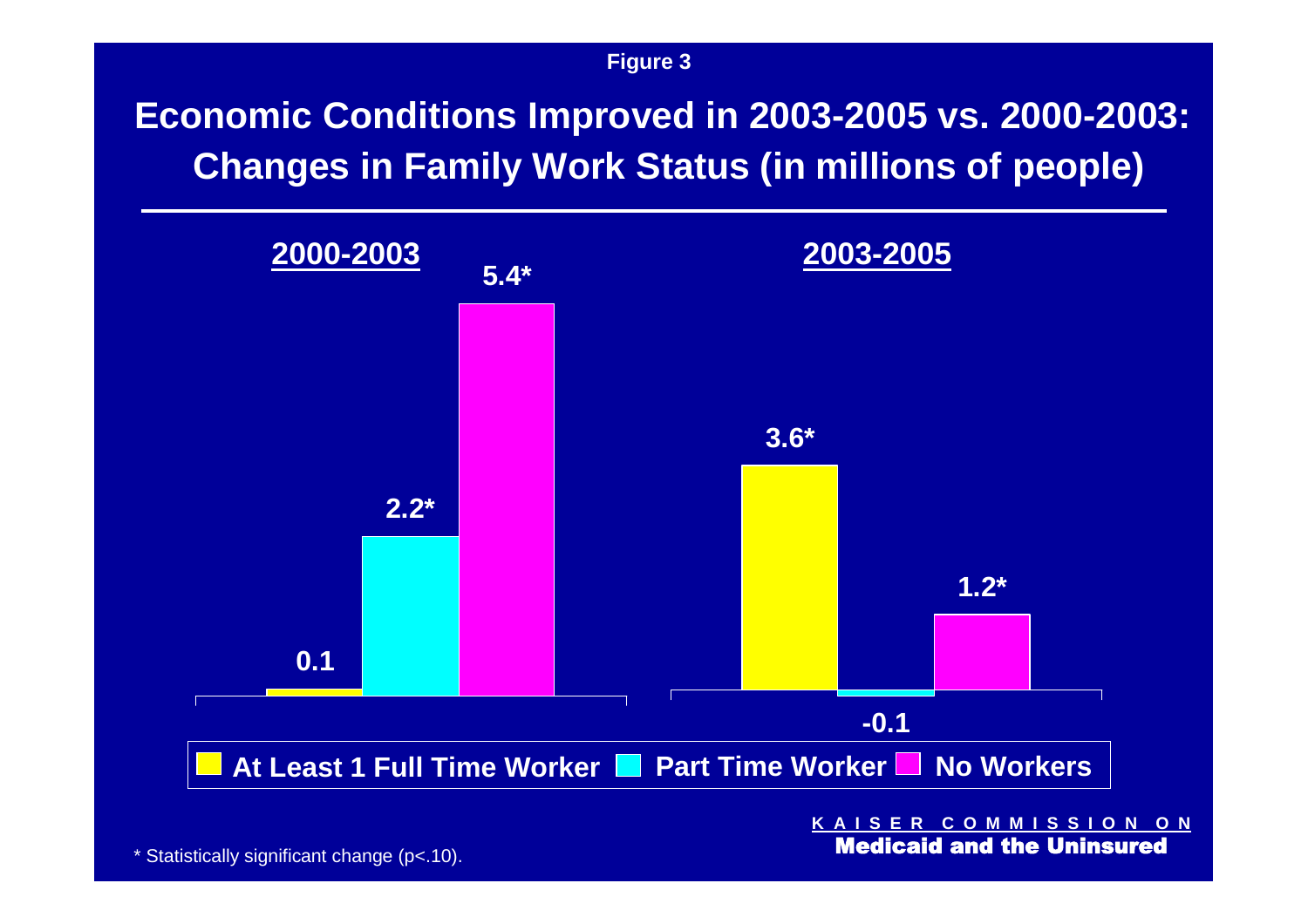### **Figure 4 Changes in Health Insurance Coverage of the Nonelderly**

#### **-- Percentage Point Changes --**



\* Statistically significant change (p<.10). Medicaid also includes SCHIP, other state programs.

*Source: Urban Institute* generally small. Figure excludes changes in CHAMPUS/Medicare and private nongroup insurance for ease of presentation because changes in coverage are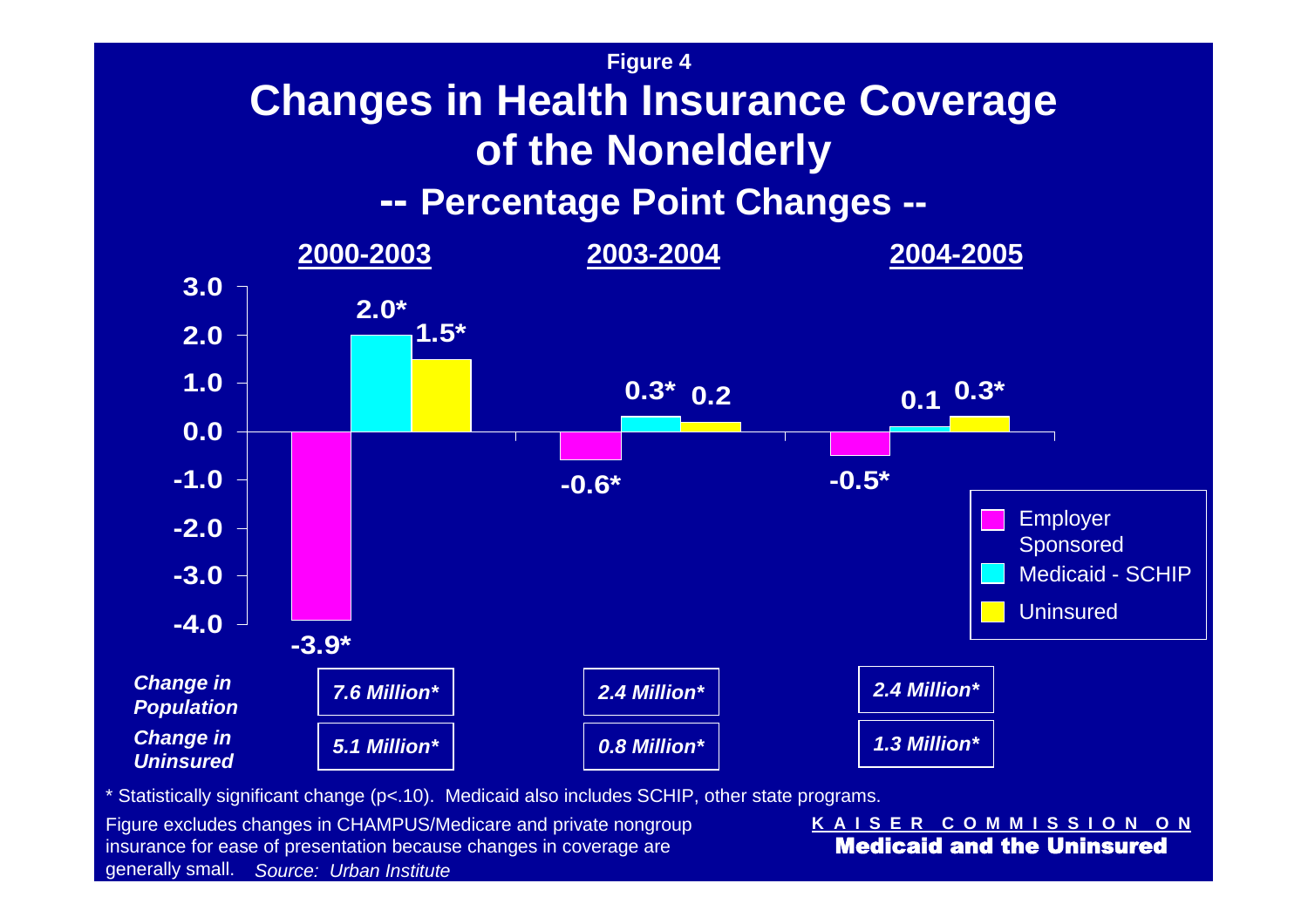### **Figure 5 Changes in Health Insurance Coverage of Low Income (<200% FPL) Children**

**-- Percentage Point Changes --**



Statistically significant change ( $p$ </= .10). Medicaid also includes SCHIP, other state programs.

*Source: Urban Institute* small. Figure excludes changes in CHAMPUS/Medicare and private nongroup insurance for ease of presentation because changes in coverage are generally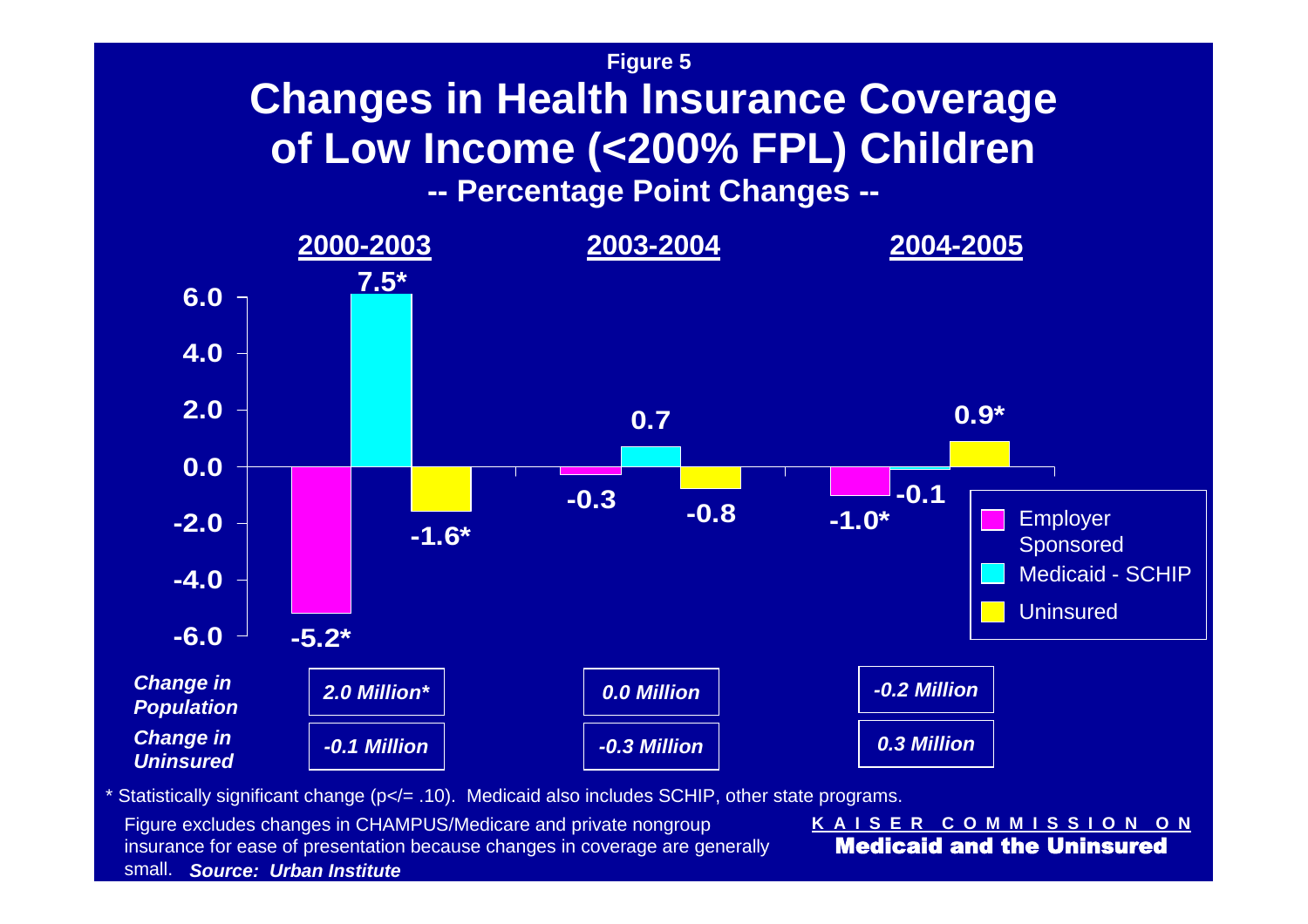#### **Figure 6**

## **Changes in Employment of Nonelderly Workers, By Firm Size, 2000-2005**

**In Millions of People**



**K A I S E R C O M M I S S I O N O N** Medicaid and the Uninsured

\* Statistically significant change (p<.10).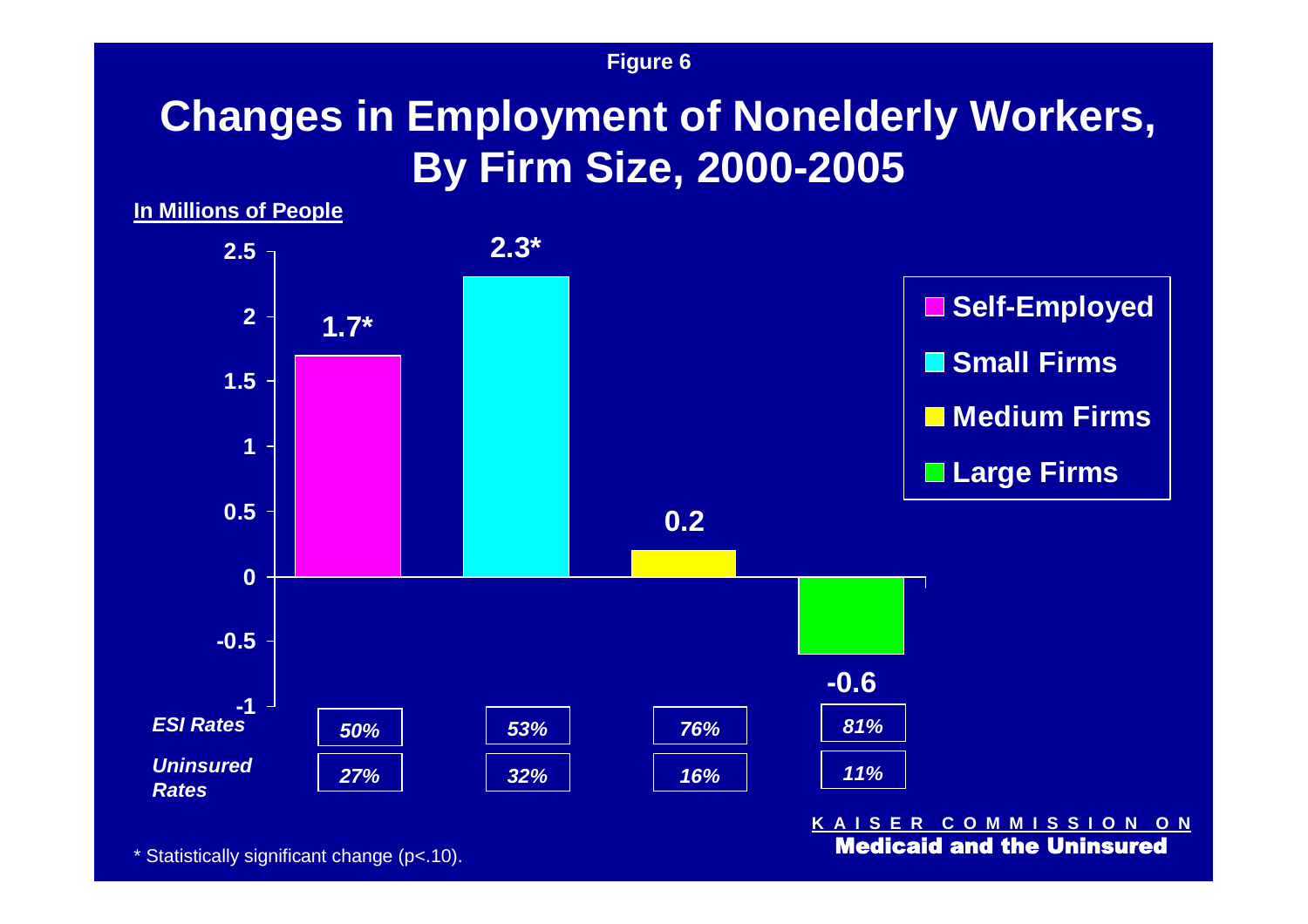#### **Figure 7 Changes in Employment of Nonelderly Workers, By Industry, 2000-2005**



\* Statistically significant change (p<.10).